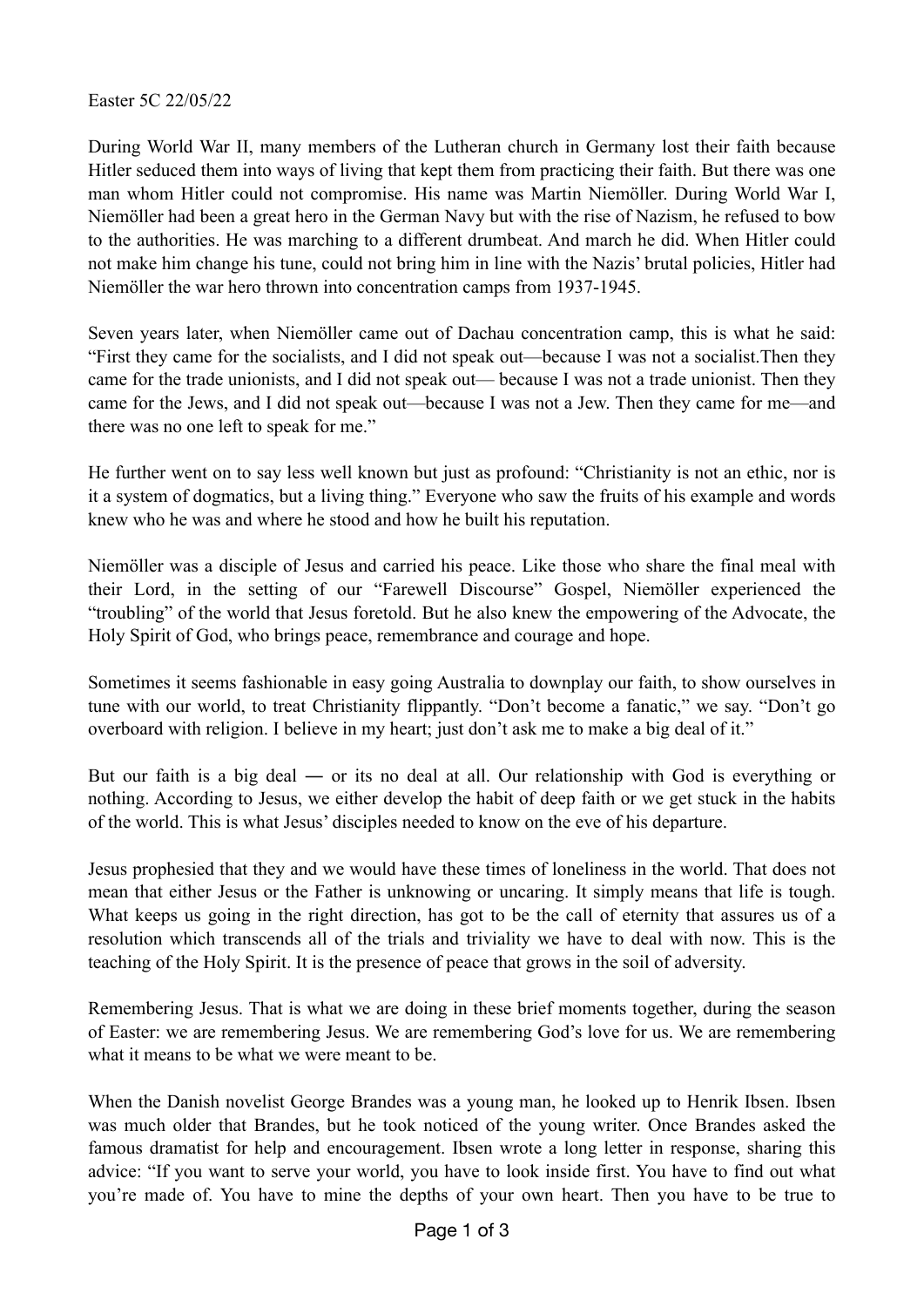yourself, letting your faith shine for others." Said Ibsen, "There is no way in which you can benefit society more than by coining the metal you have in yourself."

He was right. No Christian can bring anything of true value to his world by putting on airs, by denying the grace of God within, or by keeping the power of the Spirit locked up.

Here's the big question this Gospel passage asks of us: How is the peace Jesus gives different from peace the world gives? And why does it matter?

The biblical idea of peace is grounded in the Hebrew word, 'shalom.' Shalom is more than an absence of strife or conflict. In fact, one of the indicators for Christ's shalom, is the way it sustains us in the middle of conflict and strife.

Shalom indicates completion, wholeness, a time in the future when everything is made right and put into God's intended balance for Creation. Christ's peace brings this hope for wholeness into the present. The Kingdom of God is at hand. Christ's peace is not just some future hope, it's something we can experience now. So while the peace that Jesus gives is eternal, in contrast to the temporary nature of any peace we might find in the world, we don't have to wait for Christ's peace to become real to us. Eternity begins this moment.

But it is so easy to get stuck in an endless cycle of looking for peace in all the wrong places, constantly striving for the kind of peace the world gives us. We think if people would just stop arguing and start listening to one another, there could be peace. If we could just be satisfied with what we have instead of trying to consume more and more, we would find peace.

Maybe if governments would just do their jobs, and people would stop taking advantage of others' weaknesses, if the rich would stop building their fortunes on the backs of the poor and people would take responsibility for the harm they cause – maybe then there could be some hope of peace in the world. Maybe then our hearts could stop being troubled, and we could stop being afraid. Maybe then we could stop worrying, our collective blood pressure would get under control. Maybe then there could be peace.

But the peace the world offers isn't really any peace at all. At best, it's a bandage we put over the wounds of our fear and frustration. It won't last. It is only a temporary fix.

"Stop being afraid. Let your hearts be free from worry," Jesus says. "I give you my peace. And it is nothing at all like the world's peace. You don't have to earn it or build it or create it out of your own meagre resources. I give it to you. Just receive it."

As his disciples were wondering what would happen next, Jesus gave his peace to them. Even before he would be arrested and tortured and killed, Jesus knew that his work was already accomplished. He was already living beyond resurrection, and his words were already preparing the disciples for the moment when they would see him rise into the clouds and return to the Father's side. Beyond incarnation, beyond crucifixion, beyond even resurrection, Christ's ultimate purpose is revealed in his ascension into glory. And the ultimate purpose of John's gospel comes into focus.

Jesus says, "And now I have told you this before it occurs, so that when it does occur, you may believe." This is the purpose of John's entire gospel: "These things are written that you may believe,